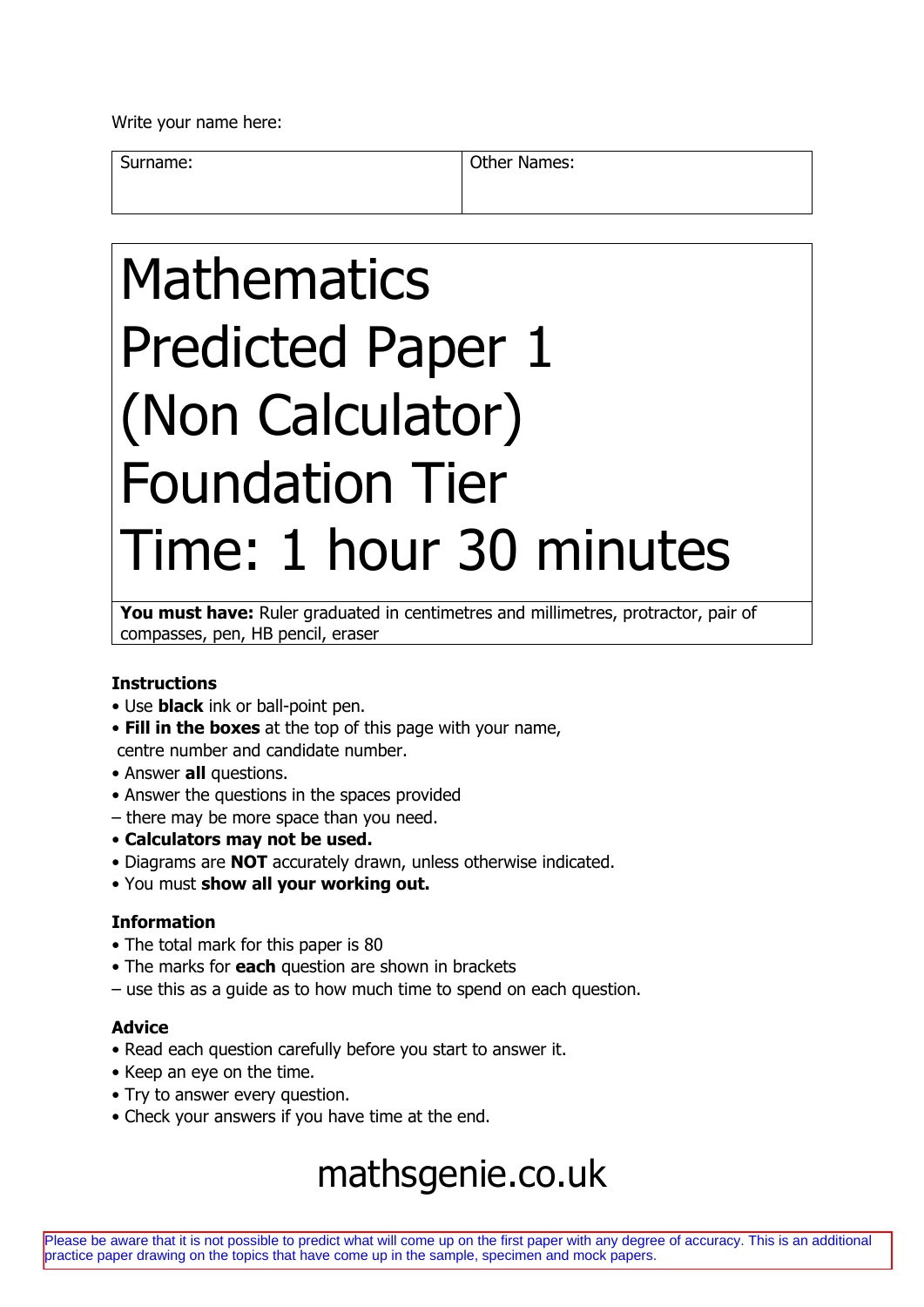|    |      |                                 |    |       |     |                                           |      | Write your answers in the spaces provided.      |                                   |
|----|------|---------------------------------|----|-------|-----|-------------------------------------------|------|-------------------------------------------------|-----------------------------------|
|    |      |                                 |    |       |     |                                           |      | You must write down all stages in your working. |                                   |
|    |      |                                 |    |       |     |                                           |      | You must NOT use a calculator.                  |                                   |
|    |      | Start with the smallest number. |    |       |     | (a) Write these numbers in order of size. |      |                                                 |                                   |
| 52 |      | 102                             | 25 |       | 120 | 55                                        |      |                                                 |                                   |
|    |      |                                 |    |       |     |                                           |      |                                                 |                                   |
|    |      |                                 |    |       |     |                                           |      |                                                 | (1)                               |
|    |      | Start with the smallest number. |    |       |     | (b) Write these numbers in order of size. |      |                                                 |                                   |
|    |      | $6 \t -2 \t 0 \t -5$            |    |       |     | $\overline{3}$                            |      |                                                 |                                   |
|    |      |                                 |    |       |     |                                           |      |                                                 |                                   |
|    |      |                                 |    |       |     |                                           |      |                                                 | (1)                               |
|    |      | Start with the smallest number. |    |       |     | (c) Write these numbers in order of size. |      |                                                 |                                   |
|    | 0.63 | 0.633                           |    | 0.603 |     | 0.6                                       | 0.06 |                                                 |                                   |
|    |      |                                 |    |       |     |                                           |      |                                                 |                                   |
|    |      |                                 |    |       |     |                                           |      |                                                 |                                   |
|    |      |                                 |    |       |     |                                           |      |                                                 | (1)                               |
|    |      |                                 |    |       |     |                                           |      |                                                 | (Total for Question 1 is 3 marks) |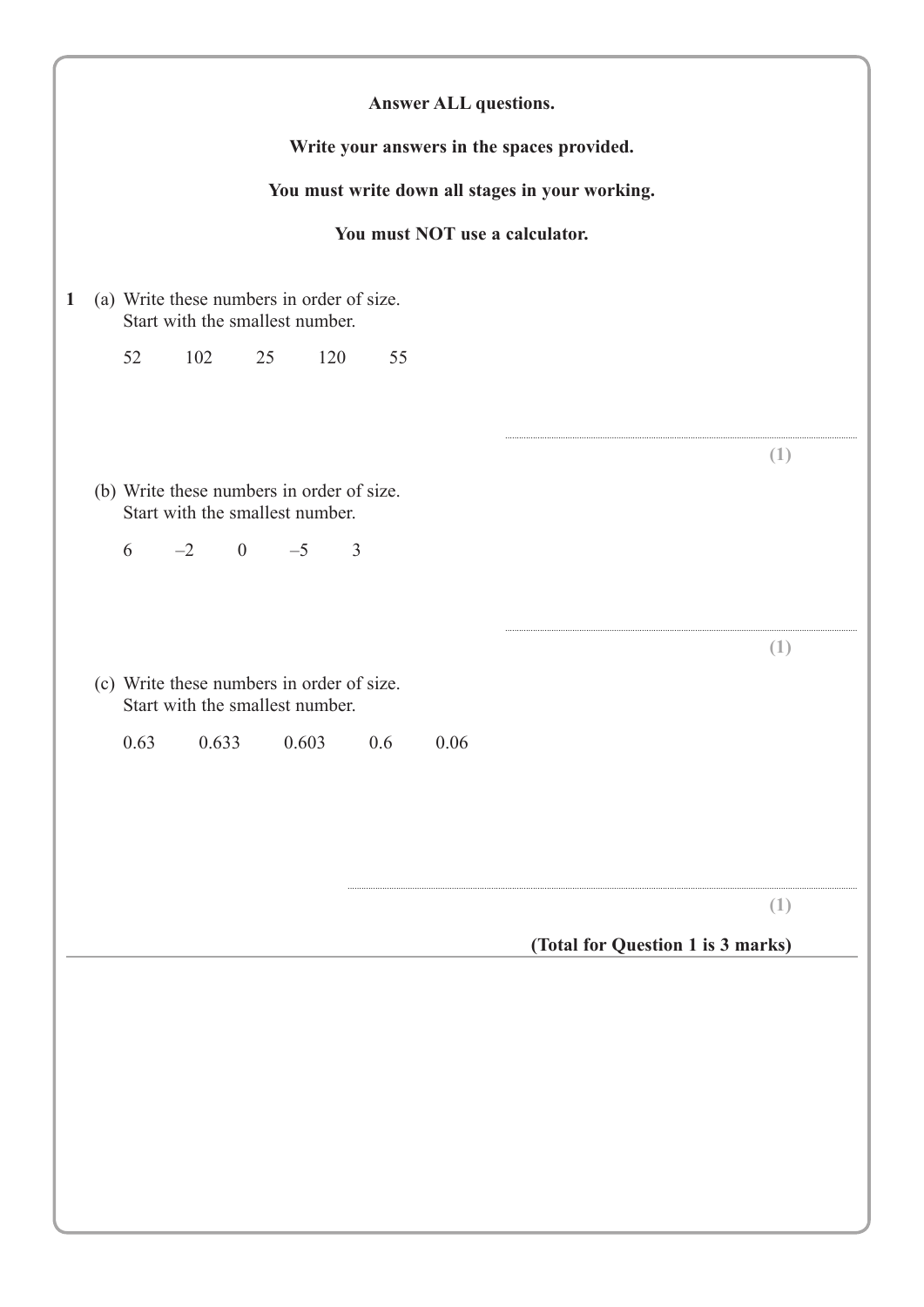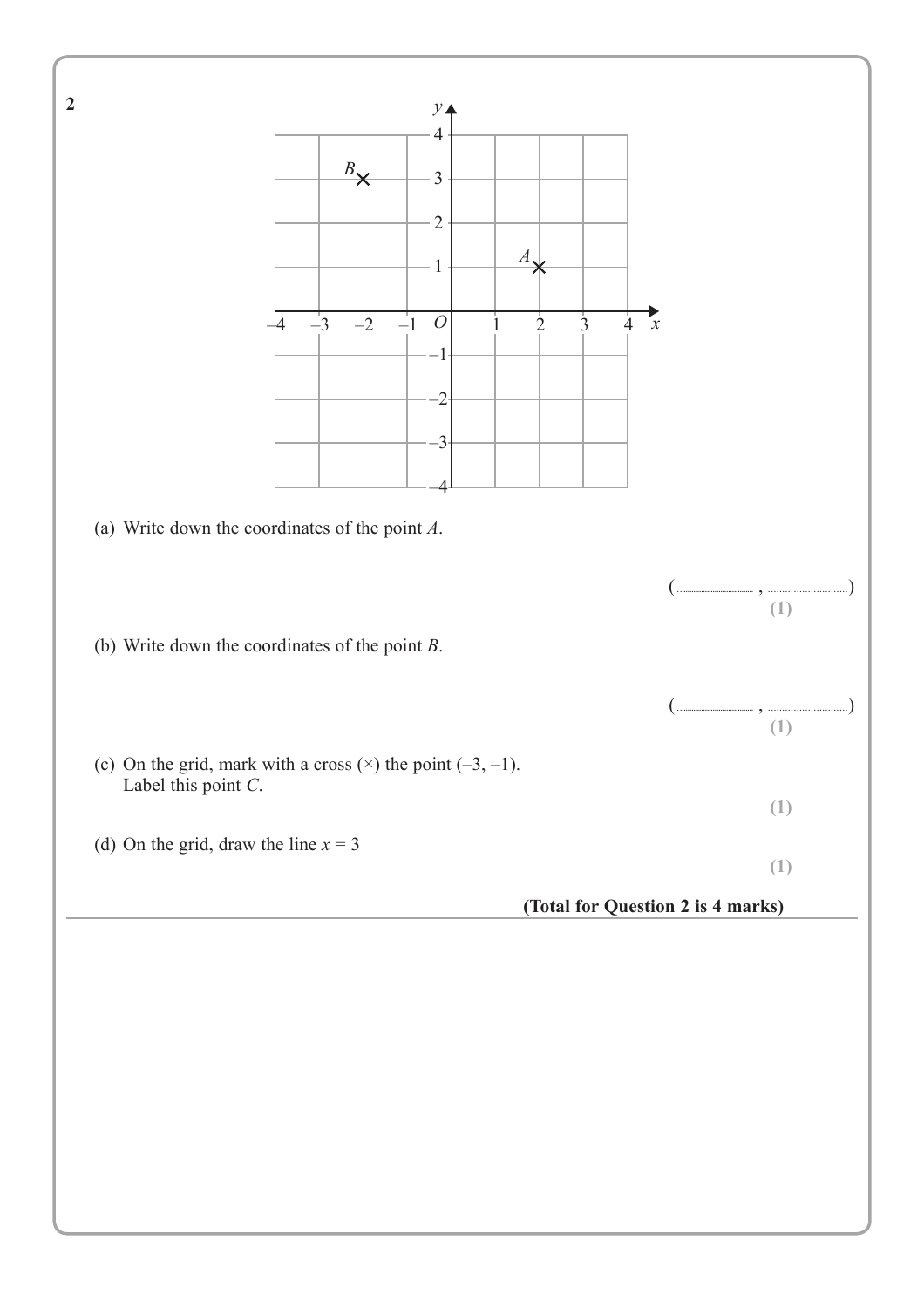|                         | 3 (a) Simplify $m + m + m$ |                                                                                                     |                                   |     |
|-------------------------|----------------------------|-----------------------------------------------------------------------------------------------------|-----------------------------------|-----|
|                         | (b) Simplify $9e-2e$       |                                                                                                     |                                   | (1) |
|                         | (c) Simplify $5 \times 3g$ |                                                                                                     |                                   | (1) |
|                         |                            |                                                                                                     |                                   | (1) |
|                         |                            |                                                                                                     | (Total for Question 3 is 3 marks) |     |
| $\overline{\mathbf{4}}$ | (a) $L = 3a + 2c$          |                                                                                                     |                                   |     |
|                         | $a=5$                      |                                                                                                     |                                   |     |
|                         | $c=8$                      |                                                                                                     |                                   |     |
|                         |                            | Work out the value of $L$ .                                                                         |                                   |     |
|                         |                            |                                                                                                     |                                   |     |
|                         |                            |                                                                                                     | $L =$                             |     |
|                         |                            |                                                                                                     |                                   | (2) |
|                         | (b) Kirsty buys some buns. | She buys $x$ packs of currant buns and $y$ boxes of iced buns.                                      |                                   |     |
|                         |                            | There are 6 currant buns in a pack of currant buns.<br>There are 8 iced buns in a box of iced buns. |                                   |     |
|                         |                            | Write down an expression, in terms of $x$ and $y$ , for the total<br>number of buns Kirsty buys.    |                                   |     |
|                         |                            |                                                                                                     |                                   |     |
|                         |                            |                                                                                                     |                                   |     |
|                         |                            |                                                                                                     |                                   | (2) |
|                         |                            |                                                                                                     | (Total for Question 4 is 4 marks) |     |
|                         |                            |                                                                                                     |                                   |     |
|                         |                            |                                                                                                     |                                   |     |
|                         |                            |                                                                                                     |                                   |     |
|                         |                            |                                                                                                     |                                   |     |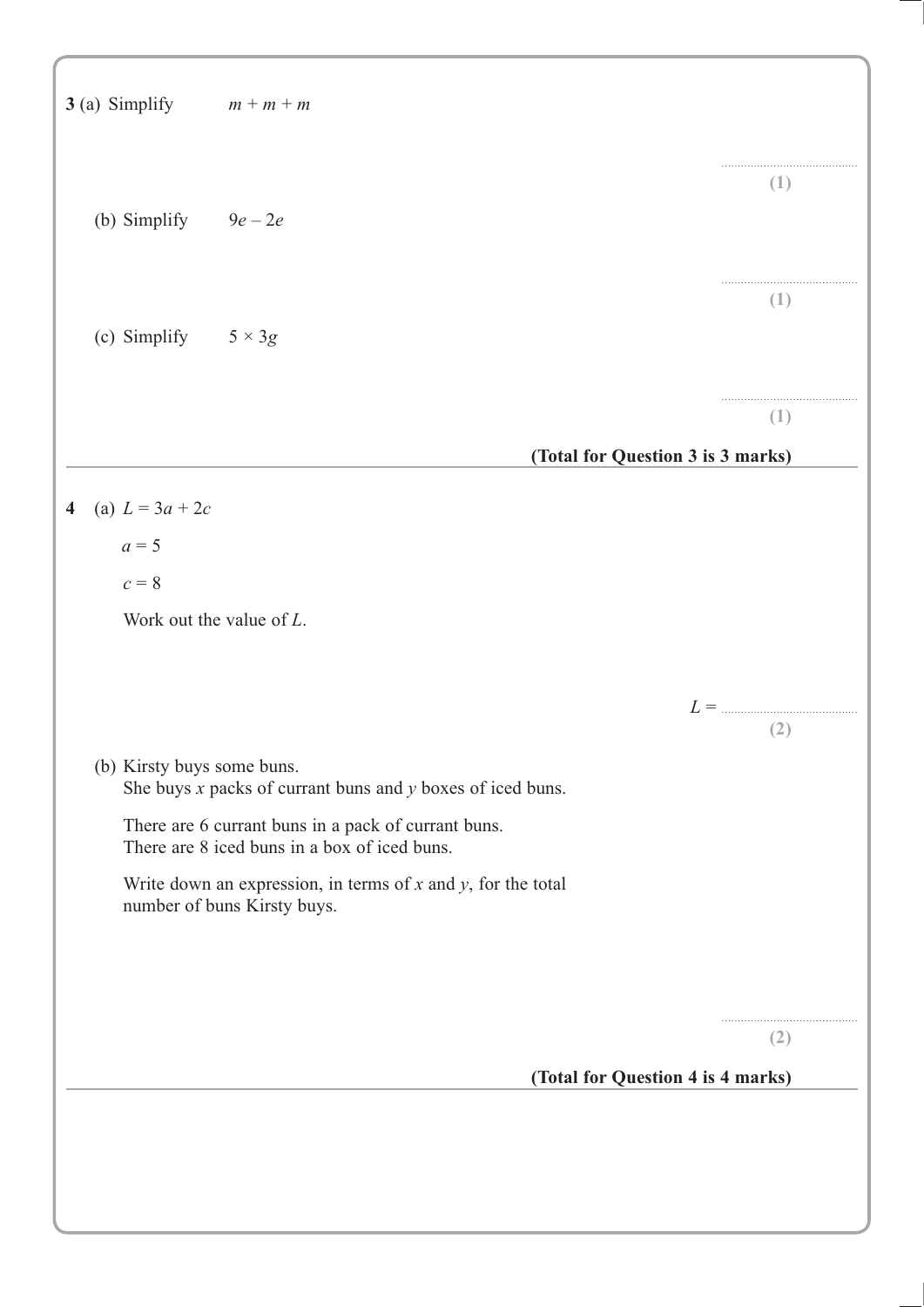**5** The table shows information about the average daily hours of sunshine in Majorca and in Crete for each of five months.

|         | <b>April</b> | <b>May</b> | June | July | <b>August</b> |
|---------|--------------|------------|------|------|---------------|
| Majorca |              |            |      |      |               |
| Crete   |              |            |      |      |               |

Simon wants to compare this information.

On the grid, draw a suitable diagram or chart.



**(Total for Question 5 is 4 marks)**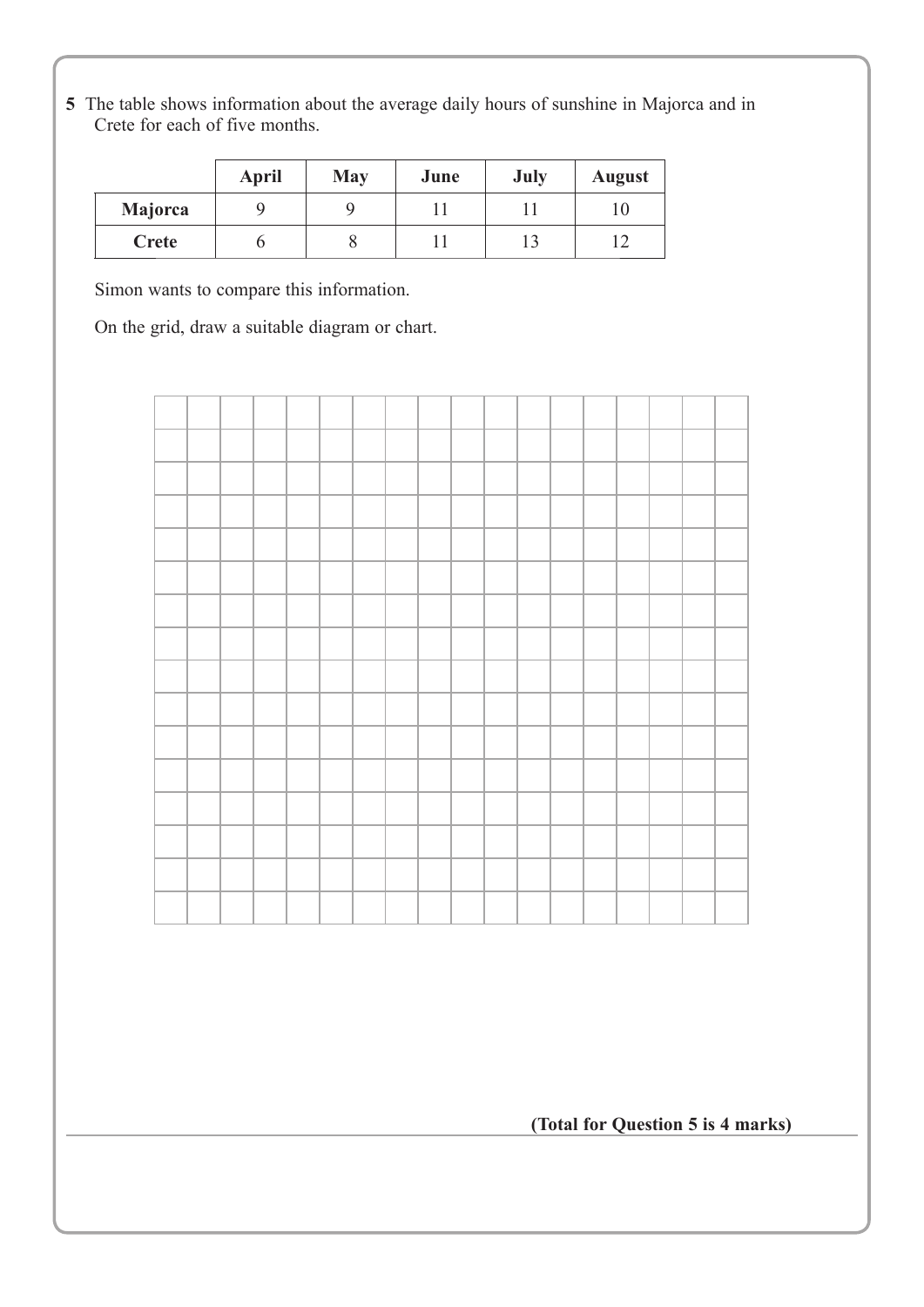

On the grid, draw an enlargement of the shaded shape with scale factor 3

**(Total for Question 6 is 2 marks)** 

**6**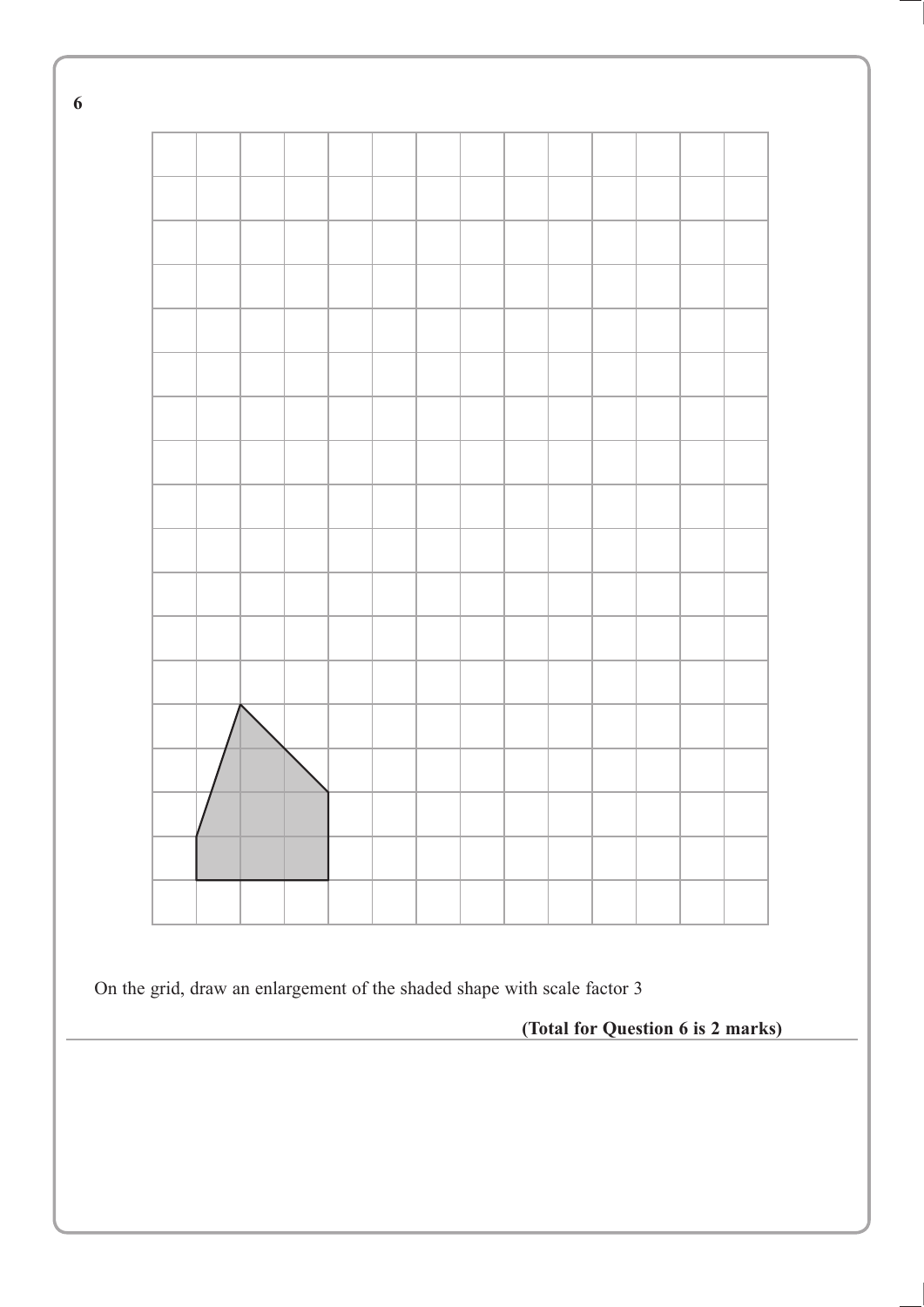

The distance from Paris to London is 280 miles. The distance from Paris to Amsterdam is 500 kilometres.

Is Paris further from London or further from Amsterdam? You must show how you get your answer.

(Total for Question 7 is 3 marks)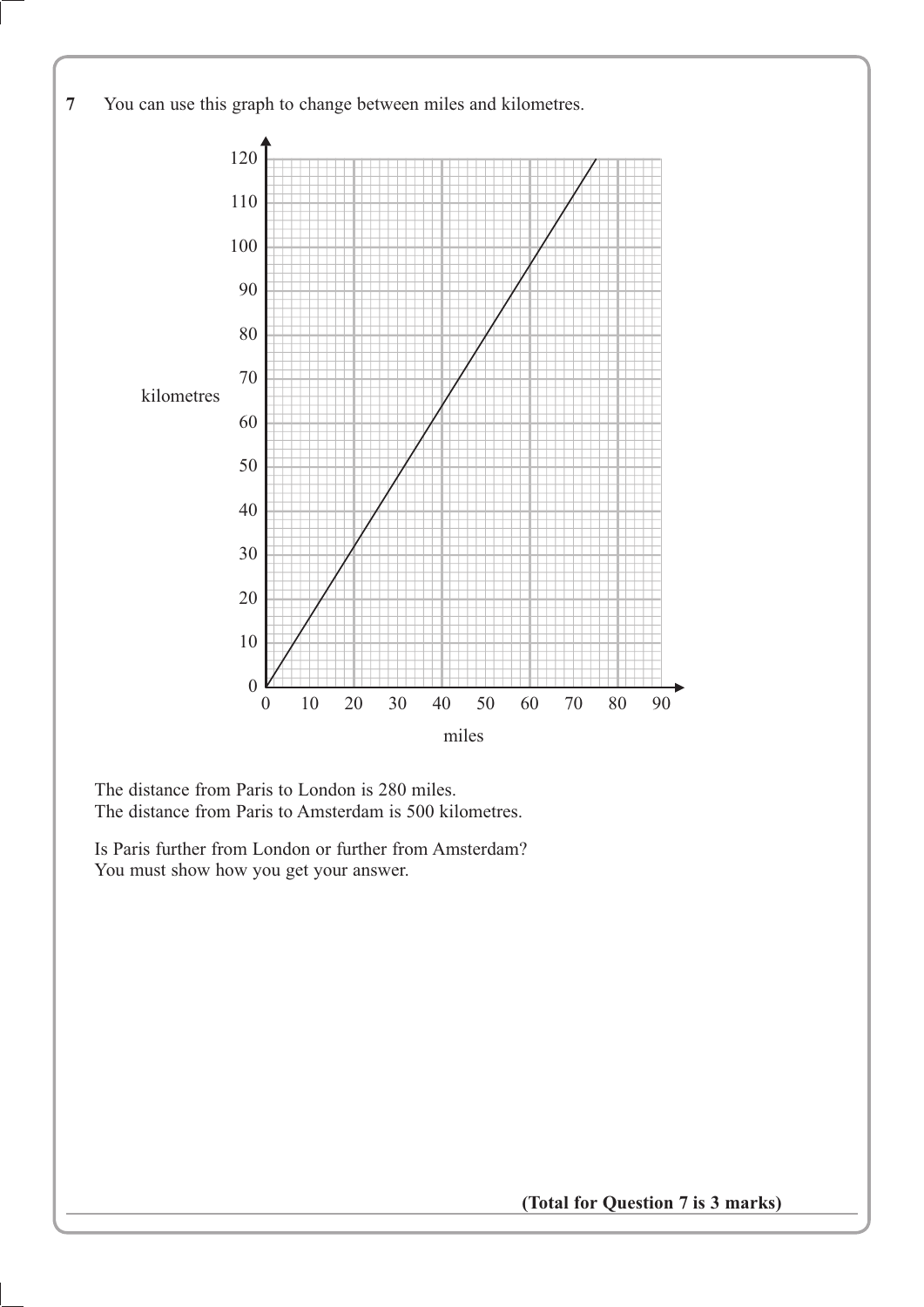**8** Ria is going to buy a caravan. The total cost of the caravan is £7000 **plus** VAT at 20%.

Ria pays a deposit of £3000 She pays the rest of the total cost in 6 equal monthly payments.

Work out the amount of each monthly payment.

£. .........................................................

**(Total for Question 8 is 4 marks)**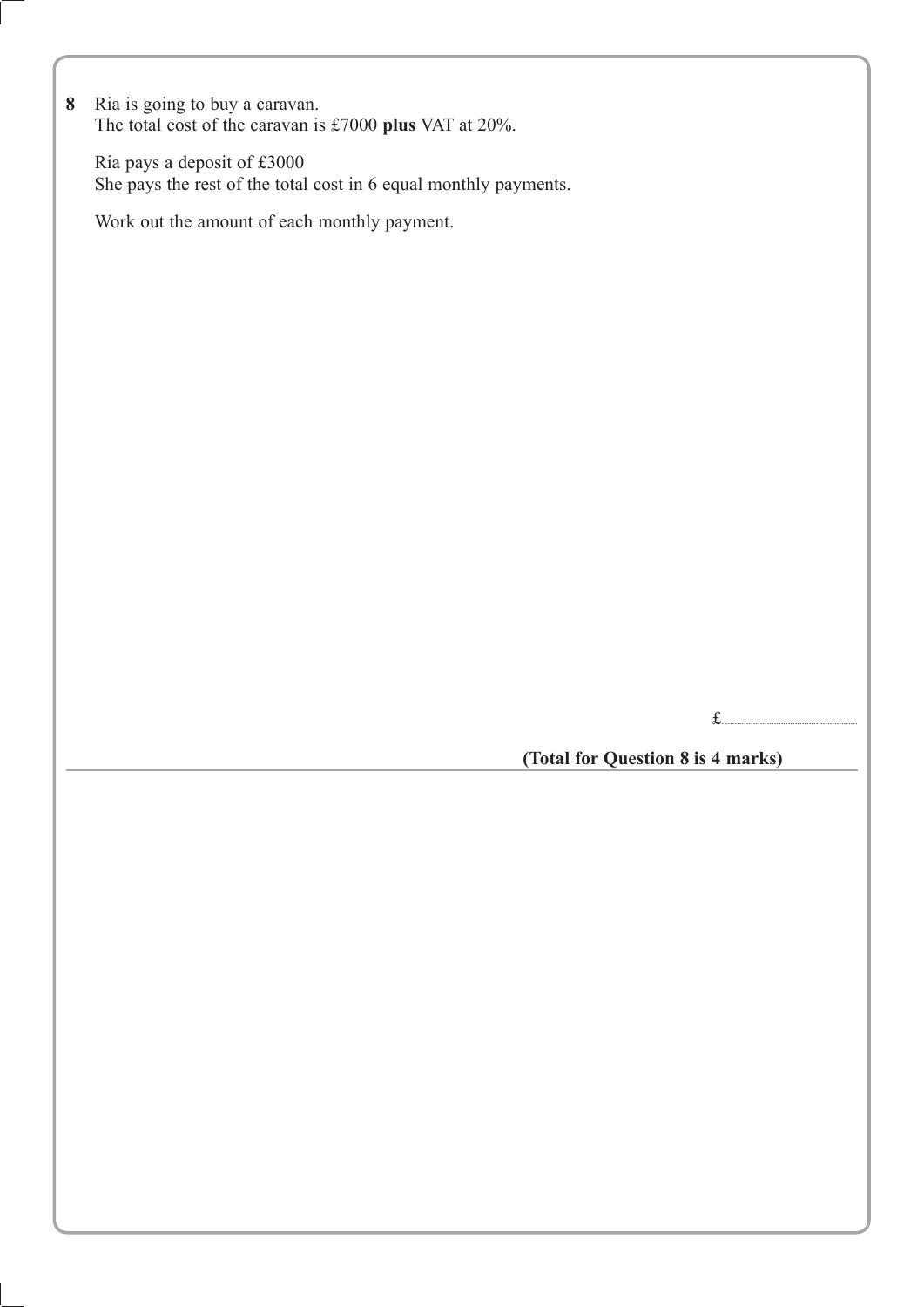**9** Steve wants to put a hedge along one side of his garden.

He needs to buy 27 plants for the hedge. Each plant costs £5.54

Steve has £150 to spend on plants for the hedge.

Does Steve have enough money to buy all the plants he needs?

**(Total for Question 9 is 4 marks)**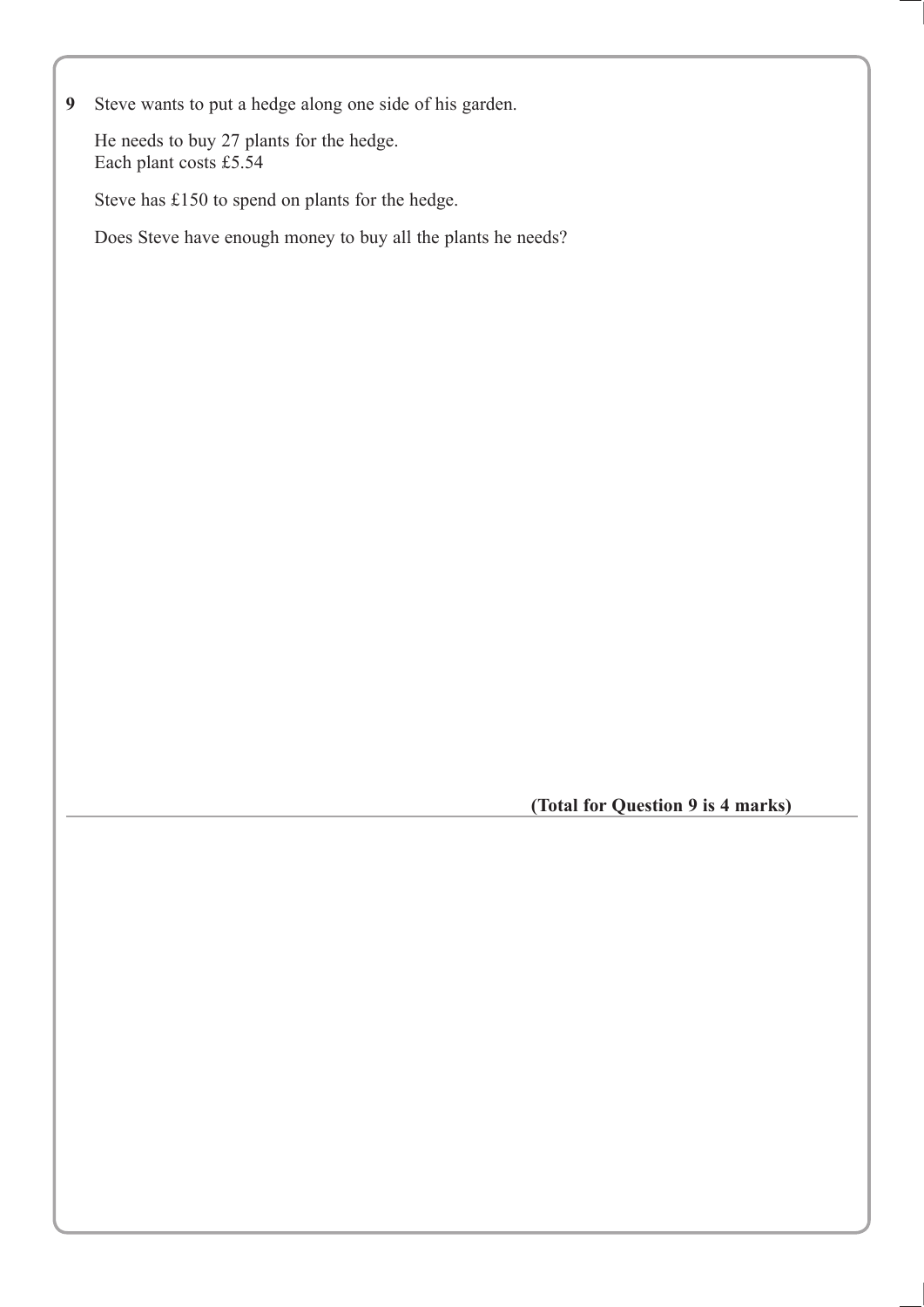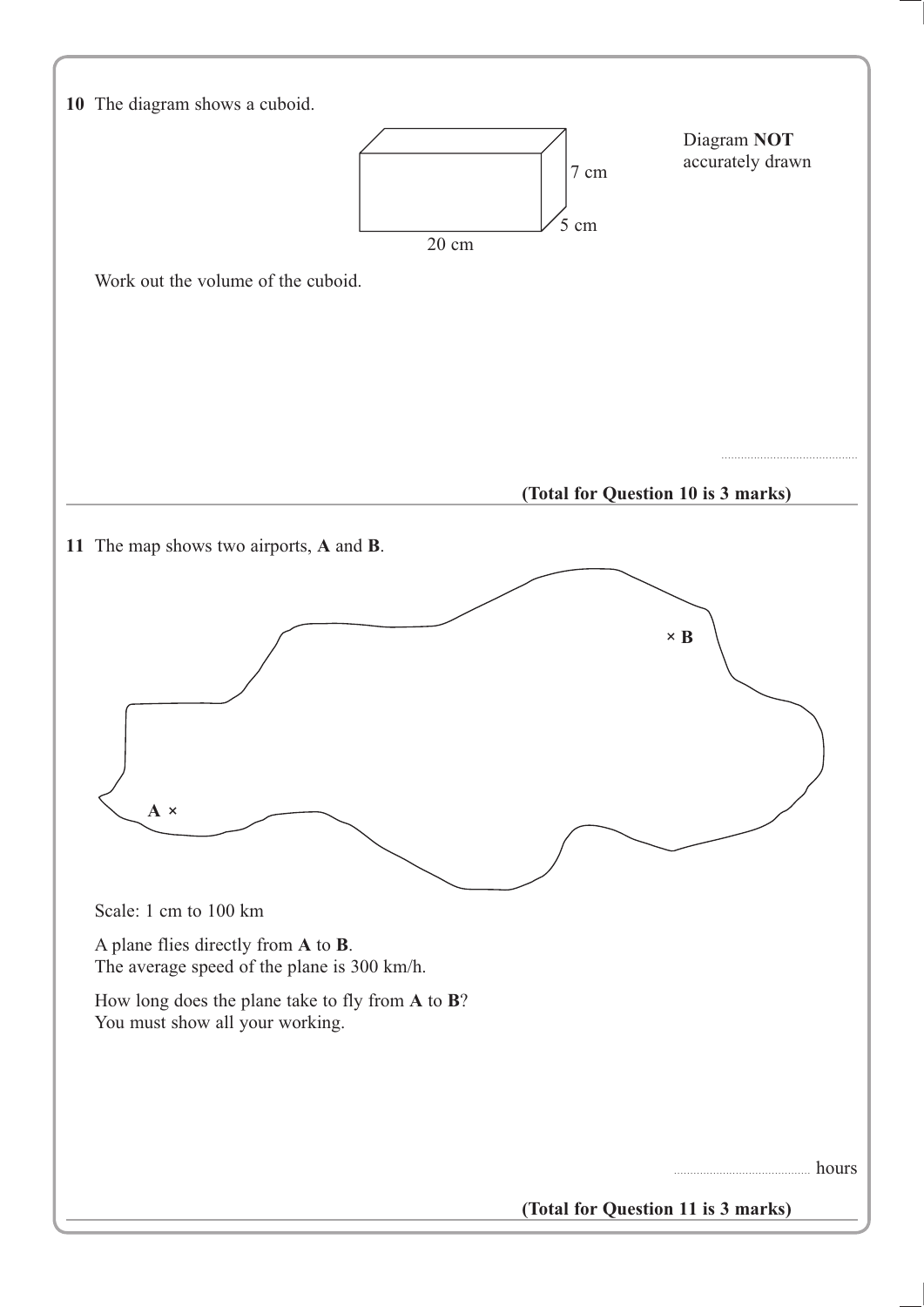12 Suha has a full 600 ml bottle of wallpaper remover. She is going to mix some of the wallpaper remover with water.

Here is the information on the label of the bottle.

**Wallpaper remover** 600 m*O* Mix  $\frac{1}{4}$  of the wallpaper remover<br>with 4500 ml of water with 4500 ml of water

Suha is going to use 750 ml of water.

How many millilitres of wallpaper remover should Suha use? You must show your working.

 $. \text{m}$ *l* 

**(Total for Question 12 is 4 marks)**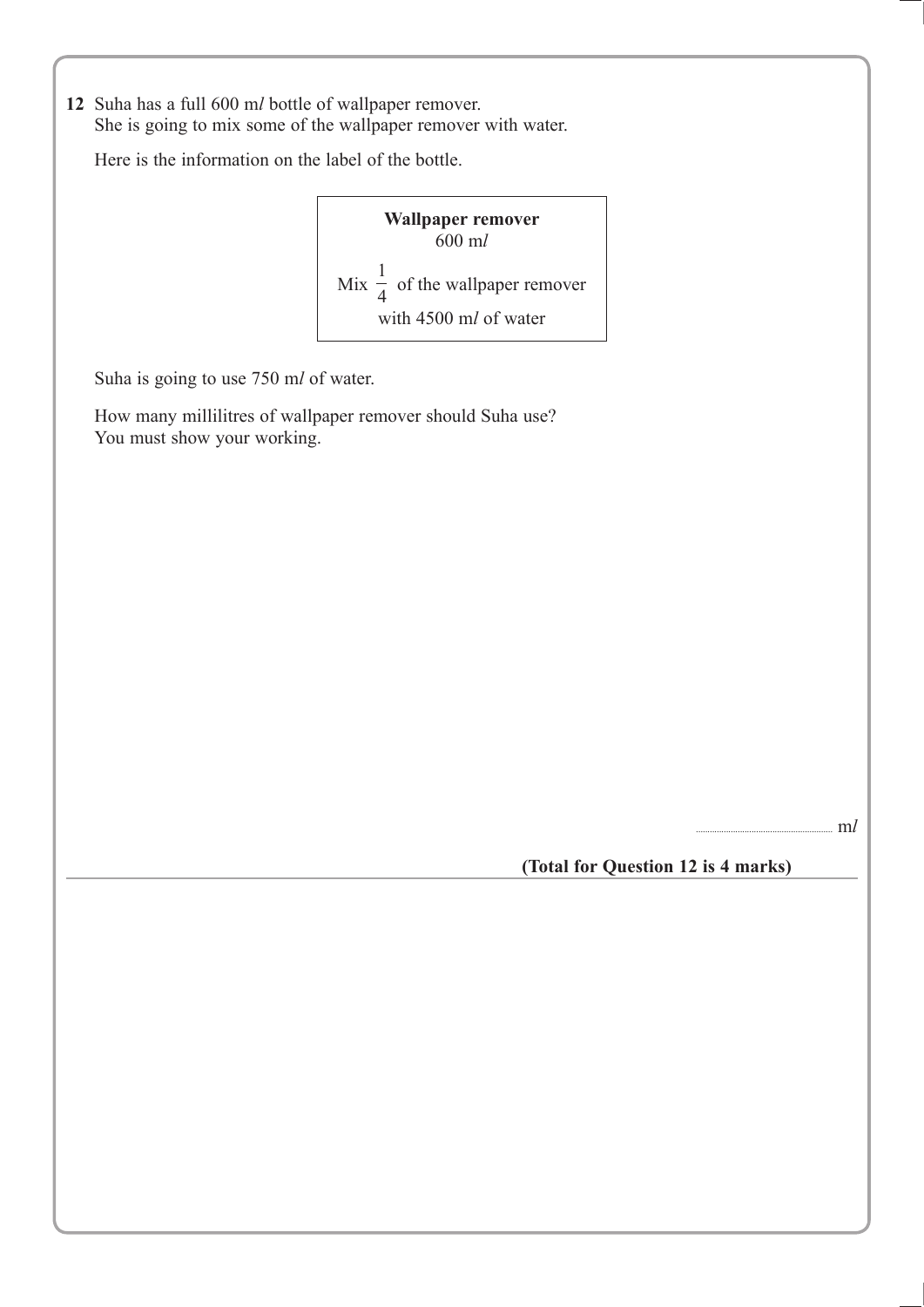**13** The table gives information about the results of the matches a football team played.

| <b>Result</b>   | Frequency |  |
|-----------------|-----------|--|
| Won             | 28        |  |
| Drawn           |           |  |
| $\mathsf{Lost}$ | 20        |  |

Draw an accurate pie chart to show this information.

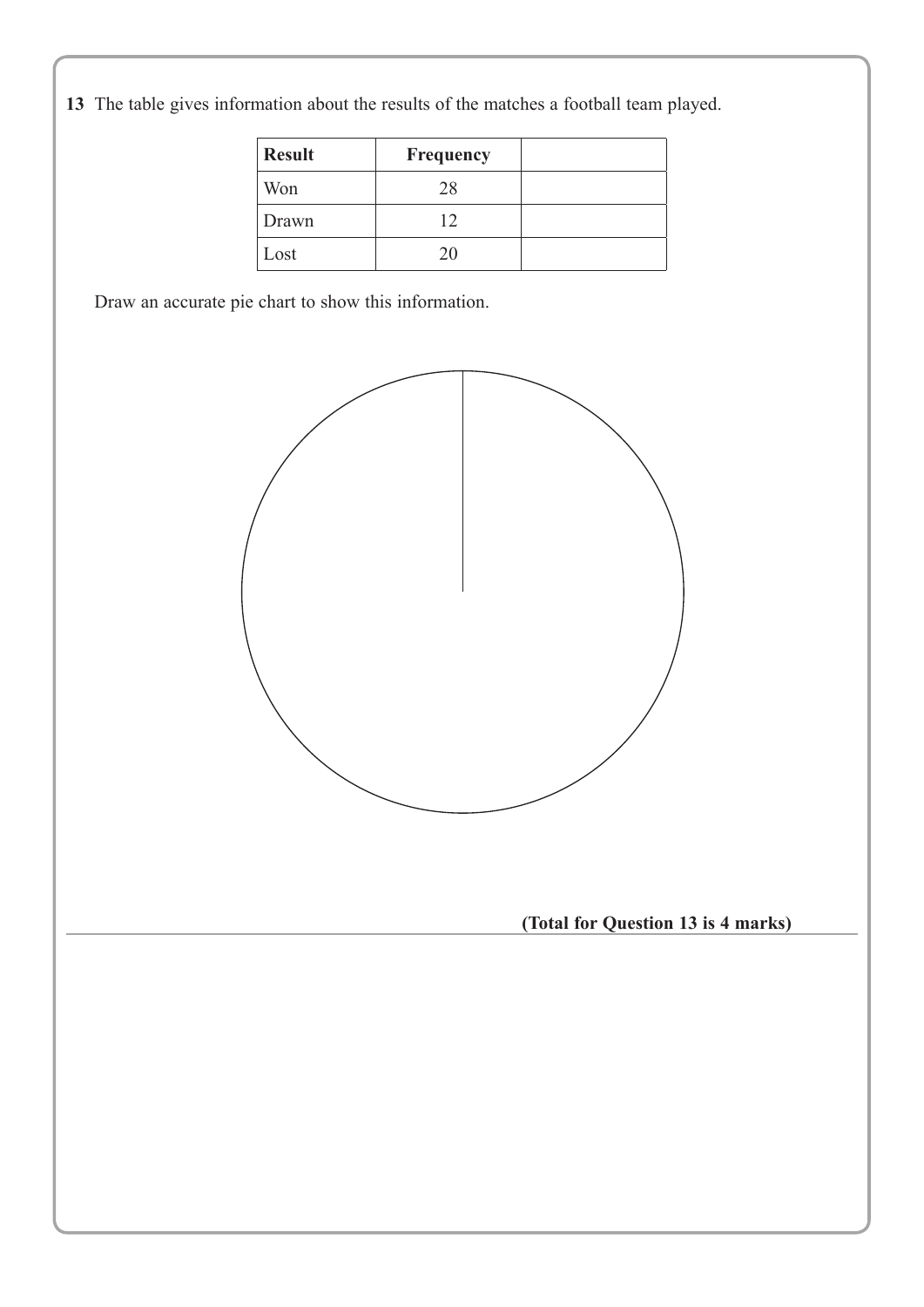14 (a) Simplify 
$$
6g - 5h - 4g + 2h
$$

\n(b) Factorise  $y^2 - 2y$ 

\n(c) Simplify fully  $\frac{p^2 \times p^4}{p^2}$ 

\n(Total for Question 14 is 5 marks)

\n(Total for Question 14 is 5 marks)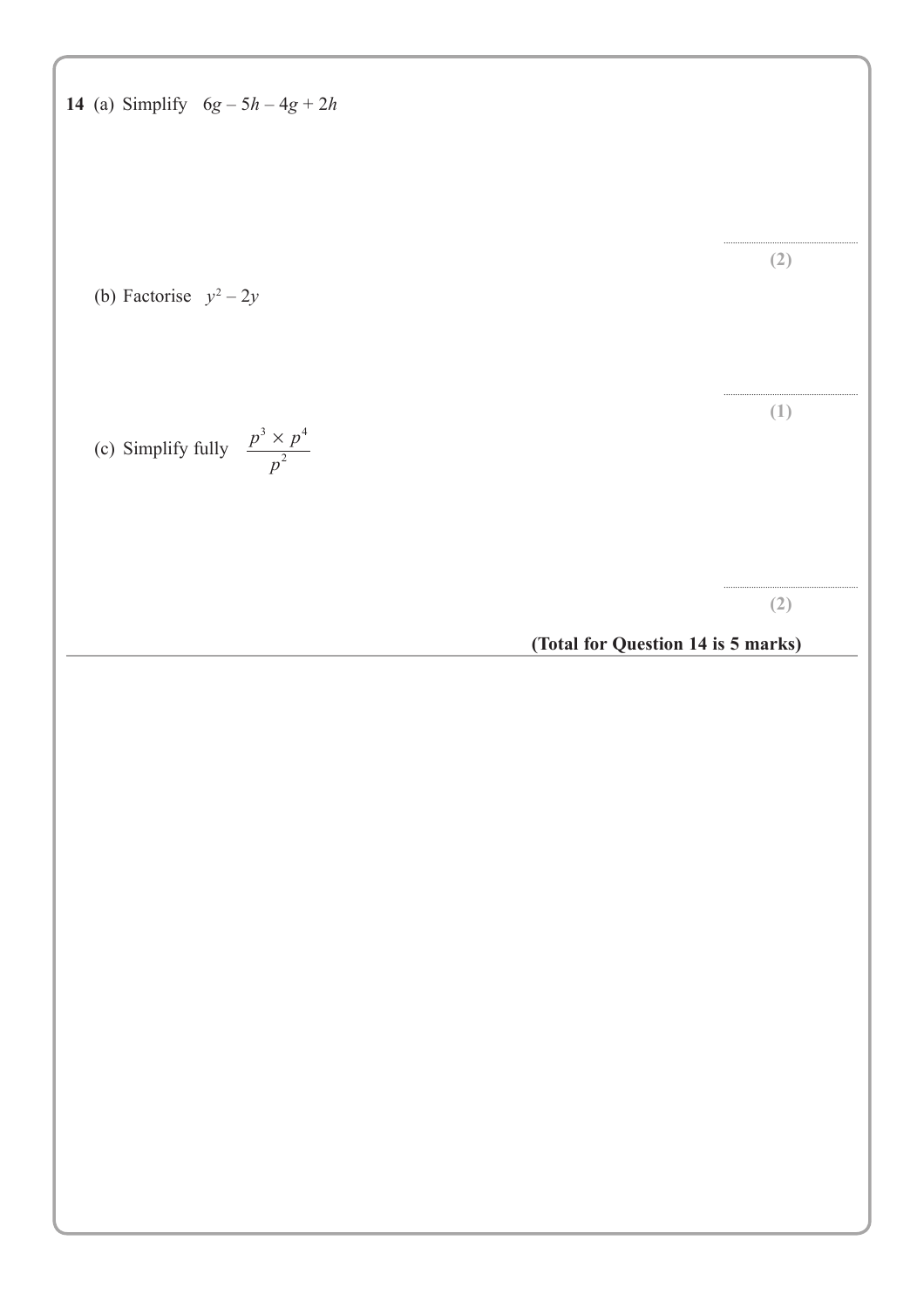|  |  |  |  |  | 15 John buys some boxes of pencils and some packets of pens for people to use at a conference. |
|--|--|--|--|--|------------------------------------------------------------------------------------------------|
|  |  |  |  |  |                                                                                                |

There are 40 pencils in a box. There are 15 pens in a packet.

John gives one pencil and one pen to each person at the conference. He has no pencils left. He has no pens left.

How many boxes of pencils and how many packets of pens did John buy?

.......................................................... boxes of pencils

.......................................................... packets of pens

**(Total for Question 15 is 3 marks)**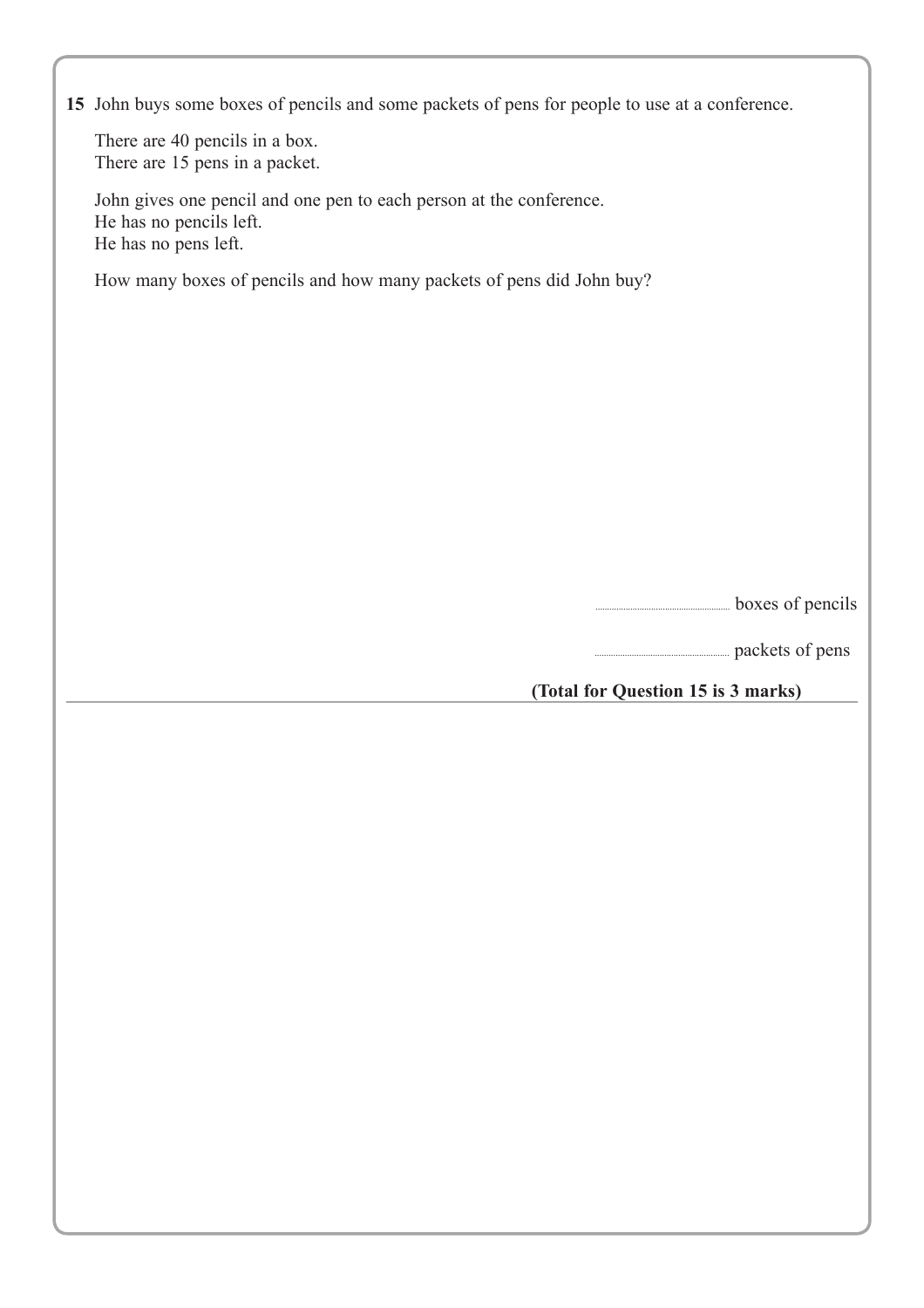16 Rachel bought a packet of 60 balloons.

 $\frac{1}{10}$  of the balloons were yellow.

 $\frac{3}{5}$  of the balloons were red.

The rest of the balloons were blue.

How many of the balloons were blue?

........................................................... balloons

**(Total for Question 16 is 3 marks)**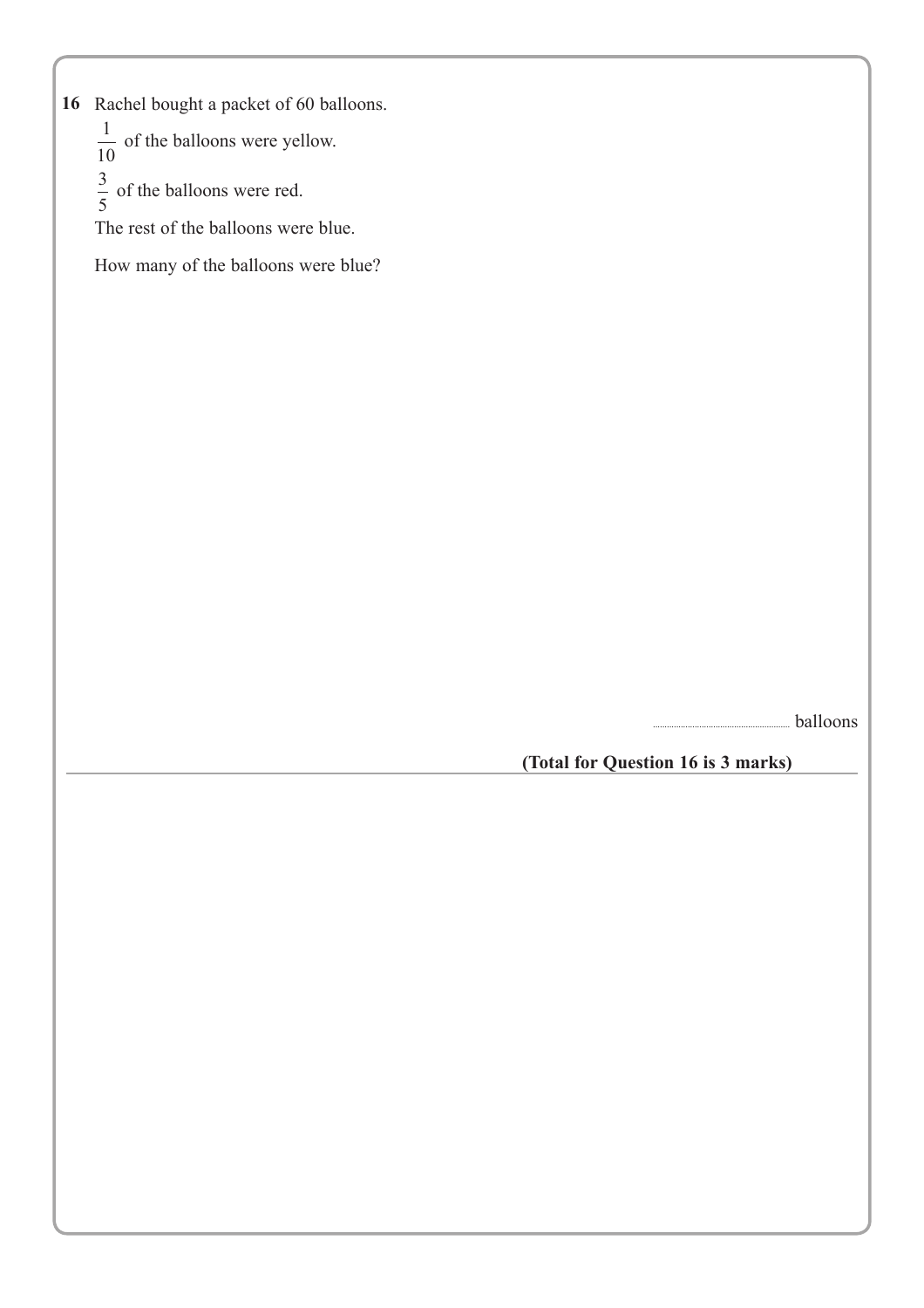| 17 Karl wants to raise money for charity.<br>He designs a game for people to play.                  |     |
|-----------------------------------------------------------------------------------------------------|-----|
| Karl uses a fair 10-sided dice for the game.<br>The dice is numbered from 1 to 10                   |     |
| Each person will roll the dice once.<br>A person wins the game if the dice lands on a multiple of 4 |     |
| Ali plays the game once.                                                                            |     |
| (a) Work out the probability that Ali will win the game.                                            |     |
|                                                                                                     |     |
|                                                                                                     |     |
|                                                                                                     |     |
|                                                                                                     | (2) |
| Each person pays 30p to play the game once.<br>The prize for a win is £1                            |     |
| Karl thinks that the game will be played 100 times.                                                 |     |
| (b) Work out an estimate for how much money Karl will raise for charity.                            |     |
|                                                                                                     |     |
|                                                                                                     |     |
|                                                                                                     |     |
|                                                                                                     |     |
|                                                                                                     |     |
|                                                                                                     |     |
|                                                                                                     |     |
|                                                                                                     | (3) |
| (Total for Question 17 is 5 marks)                                                                  |     |
|                                                                                                     |     |
|                                                                                                     |     |
|                                                                                                     |     |
|                                                                                                     |     |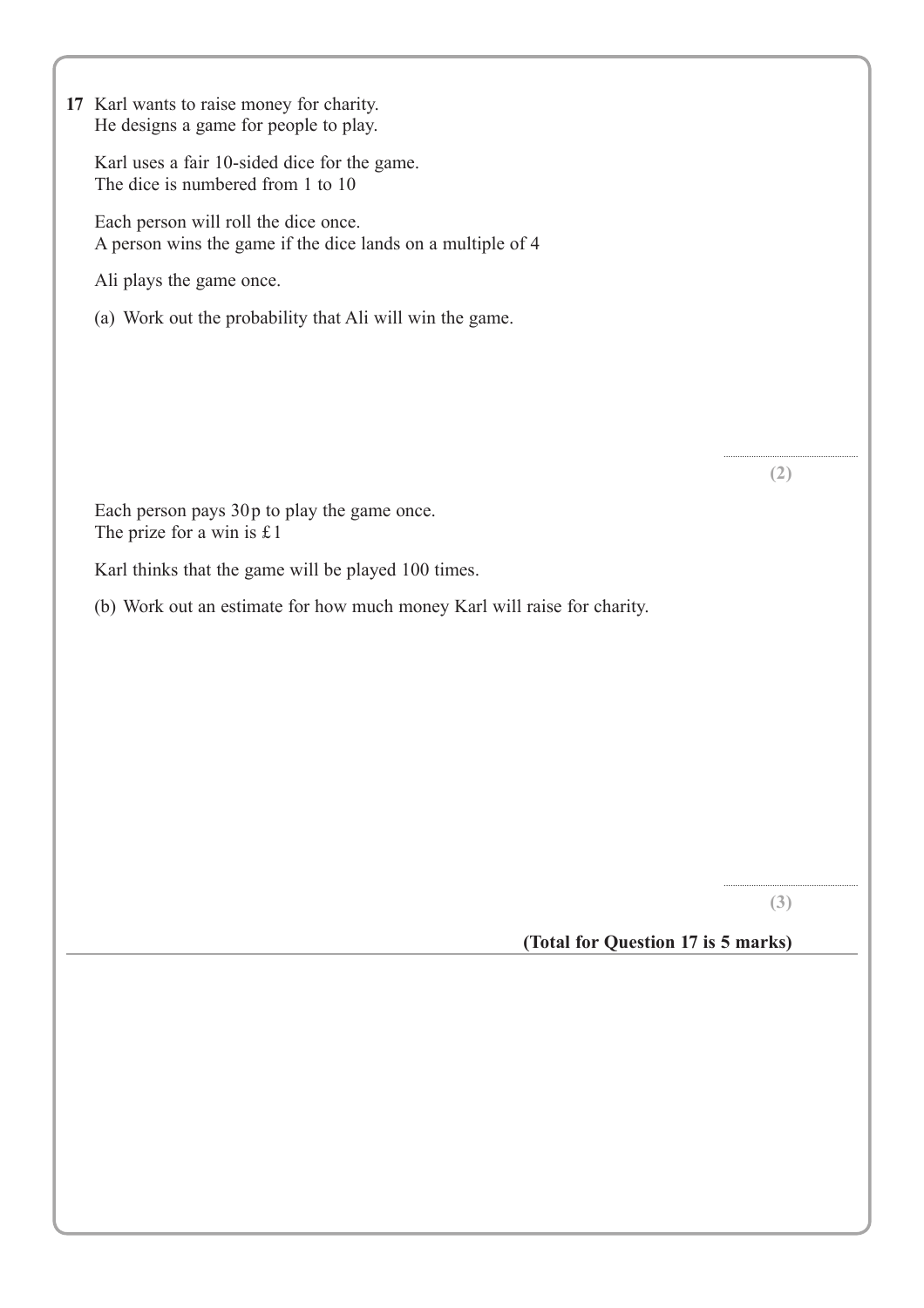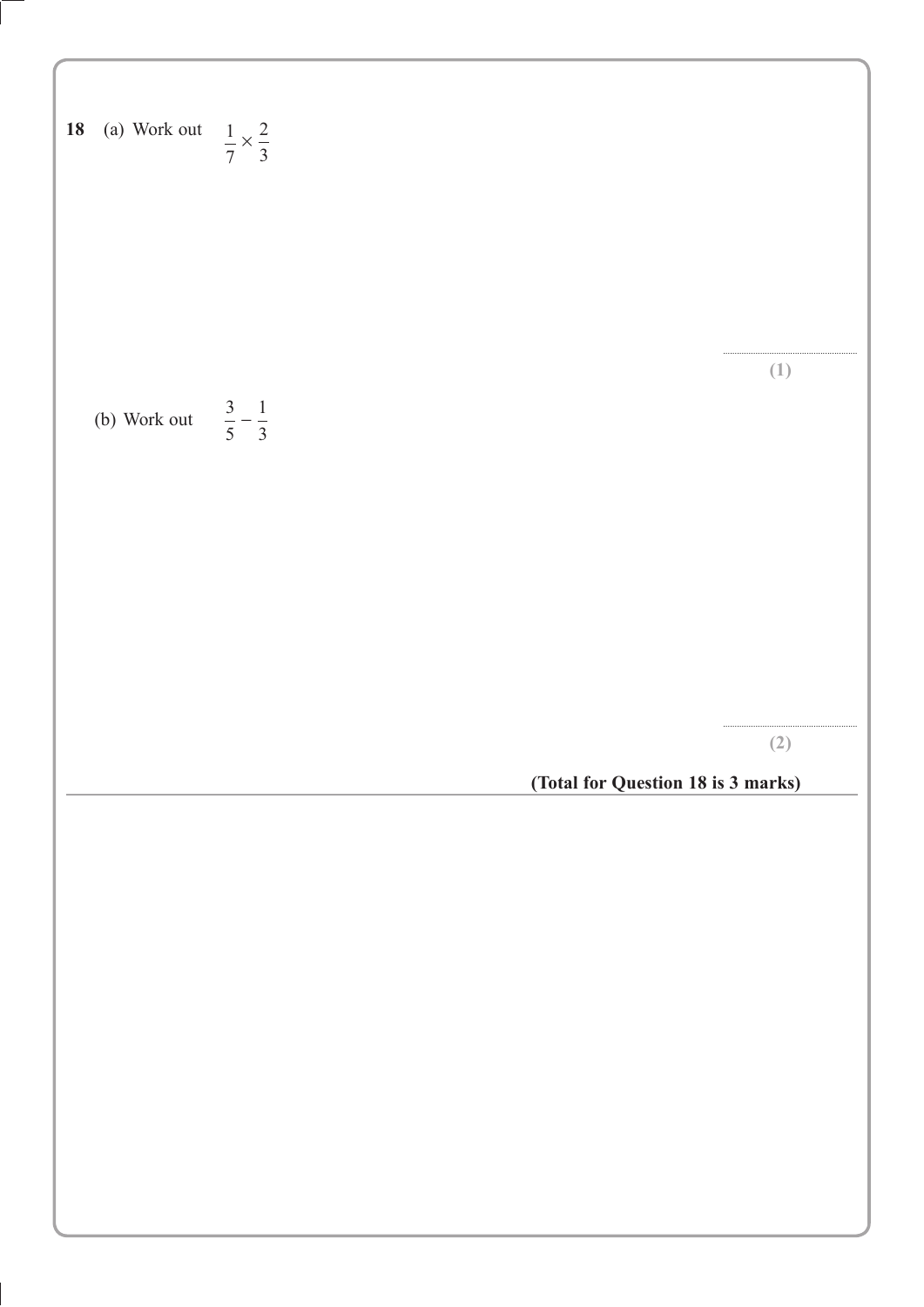**19**

#### **Competition**

a prize every 2014 seconds

In a competition, a prize is won every 2014 seconds.

Work out an estimate for the number of prizes won in 24 hours. You must show your working.

**(Total for Question 19 is 4 marks)**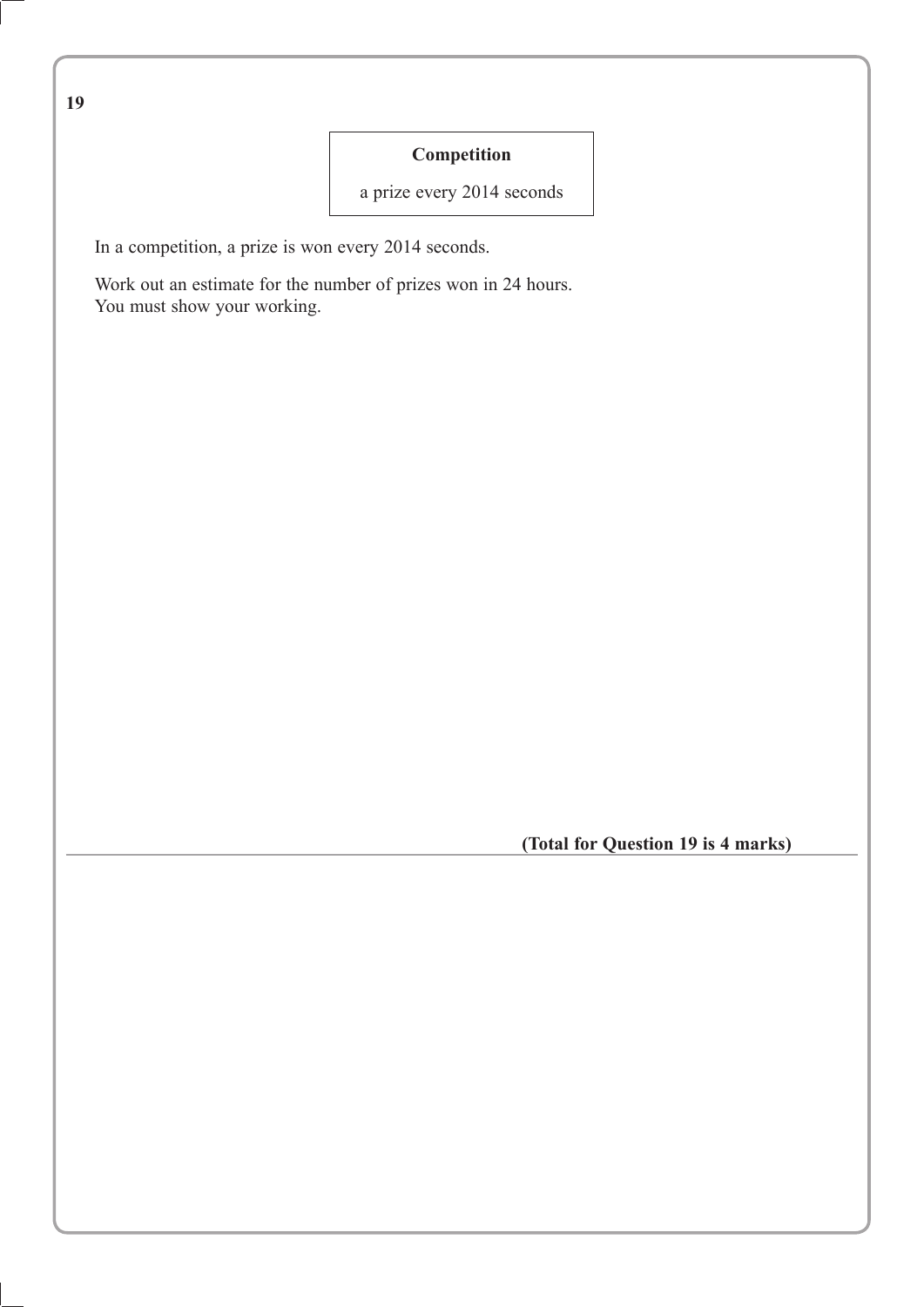**20**



Diagram **NOT** accurately drawn

*ABC*, *DEF* and *PQRS* are parallel lines. *BEQ* is a straight line*.*

Angle  $ABE = 60^\circ$ Angle  $QER = 80^\circ$ 

Work out the size of the angle marked *x*. Give reasons for each stage of your working.

**(Total for Question 20 is 4 marks)**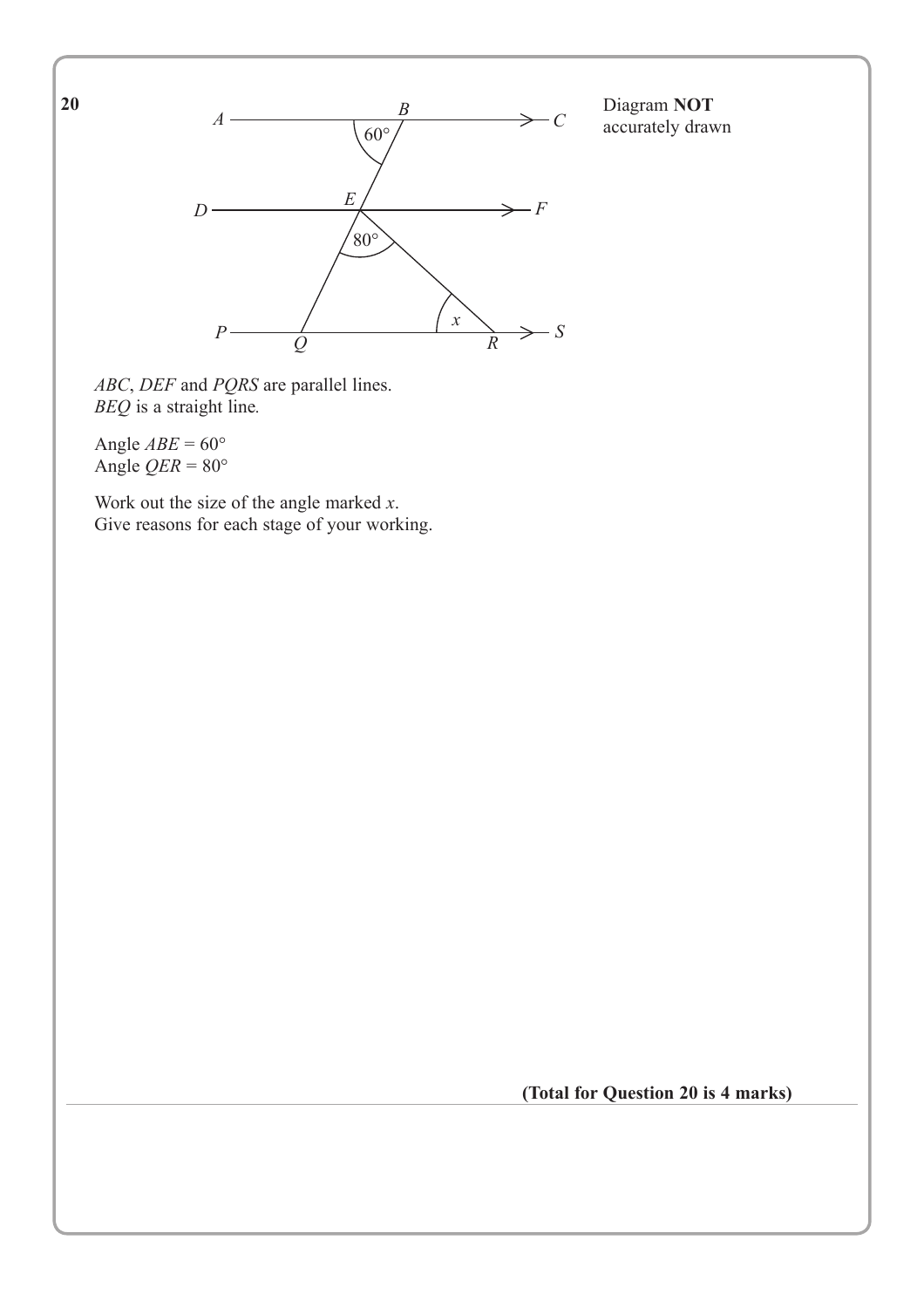

**(Total for Question 21 is 5 marks)**